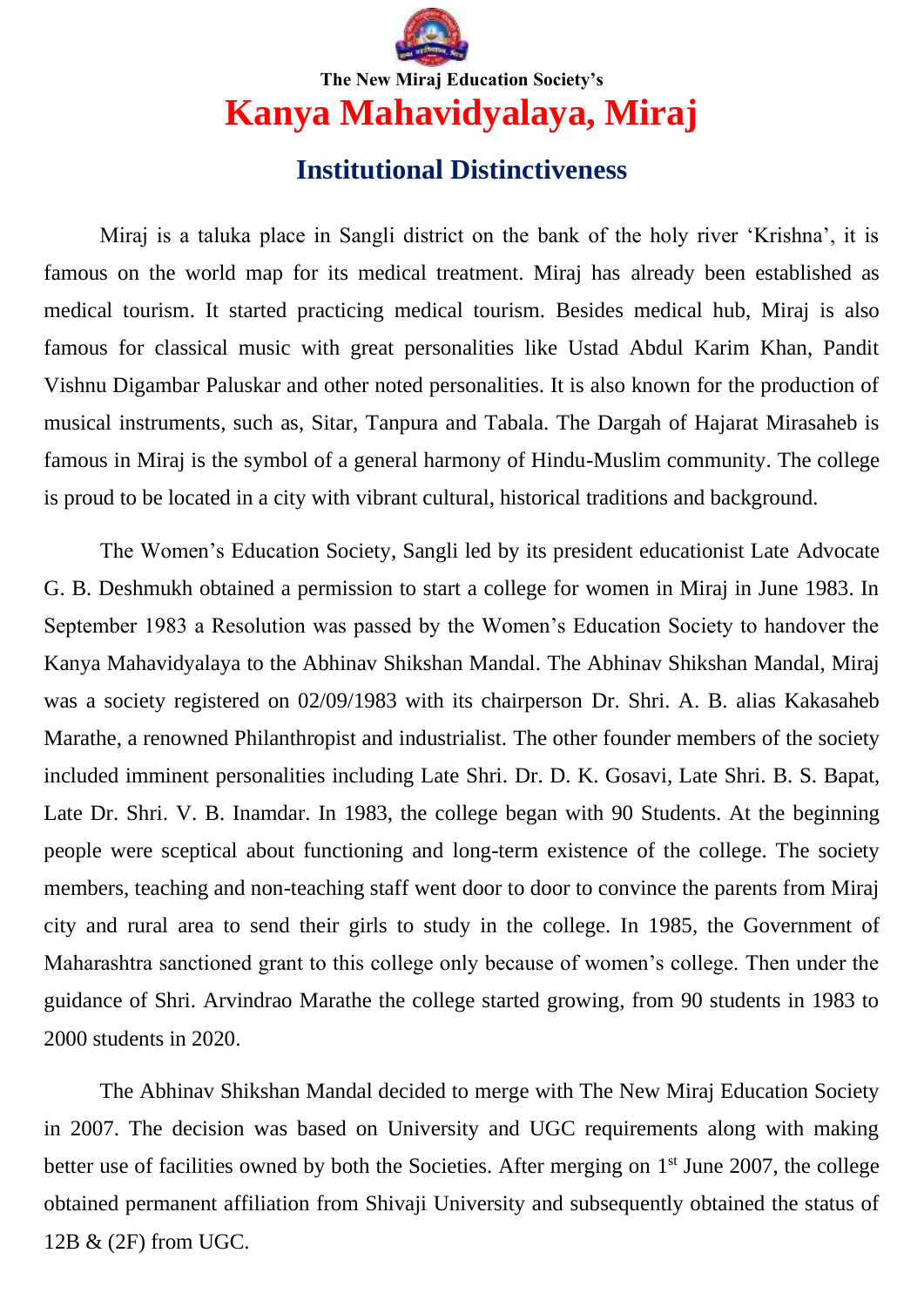The New Miraj Education Society runs the following institutions:

- 1. Kanya Mahavidyalaya, Miraj A Junior & Senior college with Arts & Commerce faculties, where women can obtain education right from 11th std. to Masters' Degree courses.
- 2. Shri Balwantrao Marathe Vidyalaya A secondary co-ed school from  $5<sup>th</sup>$  to  $10<sup>th</sup>$  standard along with regular classes, we also run a unit for deaf- dumb students from  $5<sup>th</sup>$  to  $10<sup>th</sup>$  std.
- 3. The Unit for slow learners.
- 4. Shri. Dinakarrao Gokhale Prathmik Vidyalaya A primary co-ed school from  $1<sup>st</sup>$  to  $4<sup>th</sup>$ standard along with regular classes.
- 5. Little Orchids International Pre-School Play Group: 1.5 yrs. to 2.5 yrs. Pre-Kg: 2.5yrs to 3.5yrs.

The motto of Kanya Mahavidyalaya is "Amtrutam tu Vidya". The mission of the college is - "We dedicate ourselves to the cause of comprehensive personality development of the students and prepare them for the cause of social upliftment by providing them with the excellent academic and ethical education along with physical education".

The Goals of the college are –

- 1. To Provide students with appropriate academic and moral education that would enable them to encounter successfully the challenges of the modern-millennium.
- 2. To Make students self-confident and economically self-reliant by exposing them to the problems of present socio-economic environment.
- 3. To Inculcate the students with values of gender equality and the scientific attitude that would help them to mould the future generation of the society.

The Management has gradually built up a corpus for constructing a separate building of the college. It has been completed in 2009-2010. At present the college has adequate number of classrooms and well-equipped Administrative Office, Library, N.C.C., N.S.S., career Guidance and Counselling Cell, Gymkhana, Digital Classroom with ICT, Auditorium, Placement Cell, Competitive Examination Guidance Centre, Examination Section, Literary Club, Social Sciences Forum, Avishkar Cell, etc.in order to facilitate the curricular, co-curricular and extracurricular activities. The well-equipped computer lab which provides free internet broad-band facility to all the students and faculty. The management has instituted various endowment prizes by generously contributing to the funds. It also encourages the staff by felicitating for their achievements in research and other activities.